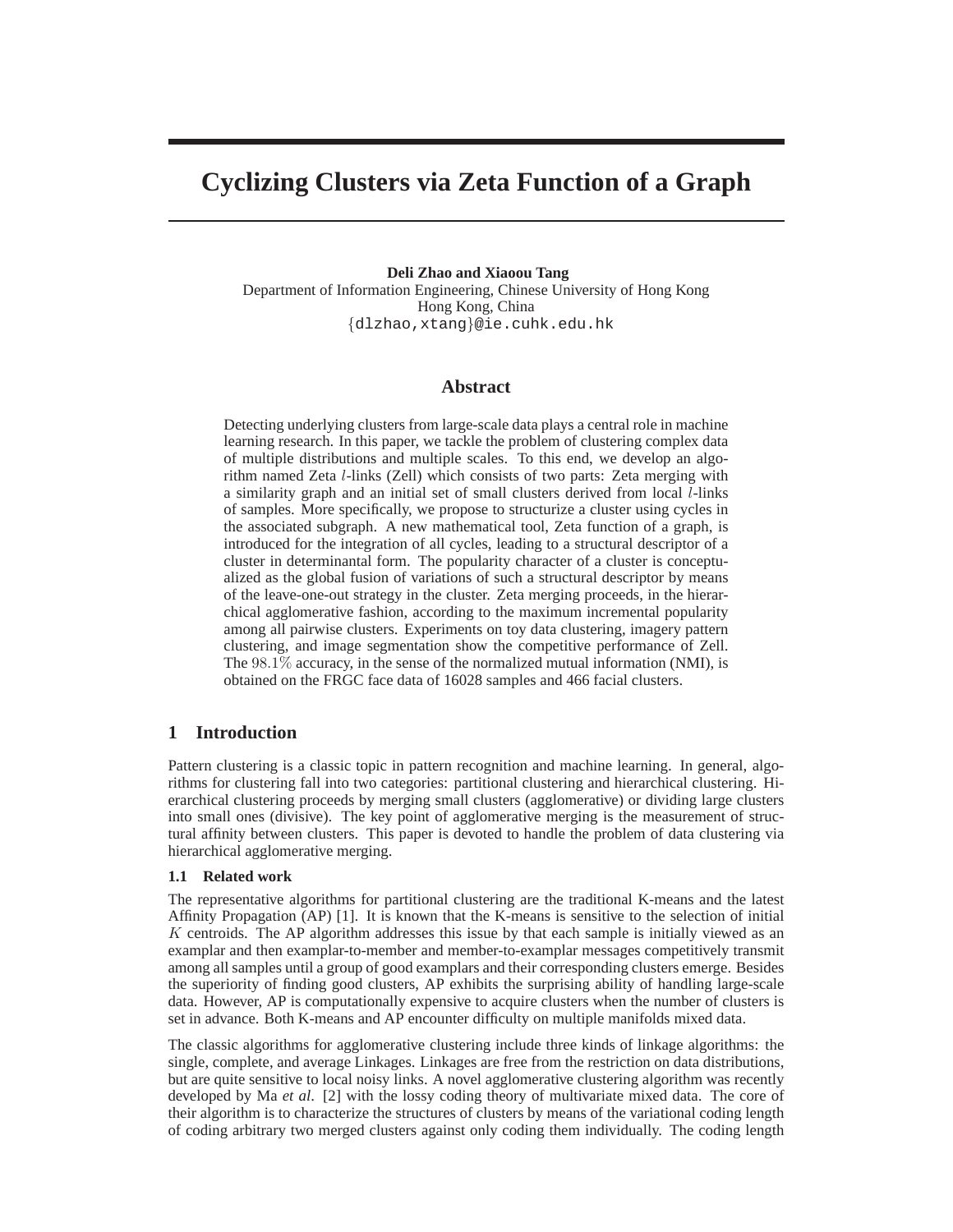

Figure 1: A small graph with four vertices and five edges can be decomposed into three cycles. The complexity of the graph can be characterized by the collective dynamics of these basic cycles.

based algorithm exhibits the exceptional performance for clustering multivariate Gaussian data or subspace data. However, it is not suitable for manifold-valued data.

Spectral clustering algorithms are another group of popular algorithms developed in recent years. The Normalized Cuts (Ncuts) algorithm [3] was developed for image segmentation and data clustering. Ng *et al.*'s algorithm [4] is mainly for data clustering, and Newman's work [5] is applied for community detection in complex networks. Spectral clustering can handle complex data of multiple distributions. However, it is sensitive to noise and the variation of local data scales.

In general, the following four factors pertaining to data are still problematic for most clustering algorithms: 1) mixing distributions such as multivariate Gaussians of different derivations, subspaces of different dimensions, or globally curved manifolds of different dimensions; 2) multiple scales; 3) global sampling densities; and 4) noise. To attack these problems, it is worthwhile to develop new approaches that are conceptually different from existing ones.

## **1.2 Our work**

To address issues for complex data clustering, we develop a new clustering approach called Zeta l-links, or Zell. The core of the algorithm is based on a new cluster descriptor that is essentially the integration of all cycles in the cluster by means of the Zeta function of the corresponding graph. The Zeta function leads to a rational form of cyclic interactions of members in the cluster, where cycles are employed as primitive structures of clusters. With the cluster descriptor, the popularity of a cluster is quantified as the global fusion of variations of the structural descriptor by the leaveone-out strategy in the cluster. This definition of the popularity is expressible by diagonals of matrix inverse. The structural inference between clusters may be performed with this *popularity character*. Based on the novel popularity character, we propose a clustering method, named *Zeta merging* in the hierarchical agglomerative fashion. This method has no additional assumptions on data distributions and data scales. As a subsidiary procedure for Zeta merging, we present a simple method called l*links*, to find the initial set of clusters as the input of Zeta merging. The Zell algorithm is the combination of Zeta merging and l-links. Directed graph construction is derived from l-links.

## **2 Cyclizing a cluster with Zeta function**

Our ideas are mainly inspired by recent progress on study of collective dynamics of complex networks. Experiments have validated that the stochastic states of a neuronal network is partially modulated by the information that *cyclically* transmits [6], and that proportions of cycles in a network is strongly relevant to the level of its complexity [7]. Recent studies [8], [9] unveil that short cycles and Hamilton cycles in graphs play a critical role in the structural connectivity and community of a network. These progress inspires us to formalize the structural complexity of a cluster by means of cyclic interactions of its members. As illustrated in Figure 1, the relationship between samples can be characterized by the combination of all cycles in the graph. Thus the structural complexity of the graph can be conveyed by the collective dynamics of these basic cycles. Therefore, we may characterize a cluster with the global combination of structural cycles in the associated graph. To do so, we need to model cycles of different lengths and combine them together as a structural descriptor.

## **2.1 Modeling cycles of equal length**

We here model cycles using the sum-product codes to structurize a cluster. Formally, let  $C =$  $\{x_1, \ldots, x_n\}$  denote the set of sample vectors in a cluster C. Suppose that **W** is the weighted adjacency matrix of the graph associated with  $C$ . A vertex of the graph represents a member in C. For generality, the graph is assumed to be directed, meaning that **W** may be asymmetric. Let  $\gamma_\ell = \{p_1 \to p_2 \to \cdots \to p_{\ell-1} \to p_\ell, p_\ell \to p_1\}$  denote any cycle  $\gamma_\ell$  of length  $\ell$  defined on **W**. We apply the factorial codes to retrieve the structural information of cycle  $\gamma_{\ell}$ , thus defining  $\nu_{\gamma_{\ell}} = \mathbf{W}_{p_{\ell} \to p_1} \prod_{k=1}^{\ell-1} \mathbf{W}_{p_k \to p_{k+1}}$ , where  $\mathbf{W}_{p_k \to p_{k+1}}$  is the  $(p_k, p_{k+1})$  entry of W. The value  $\nu_{\gamma_{\ell}}$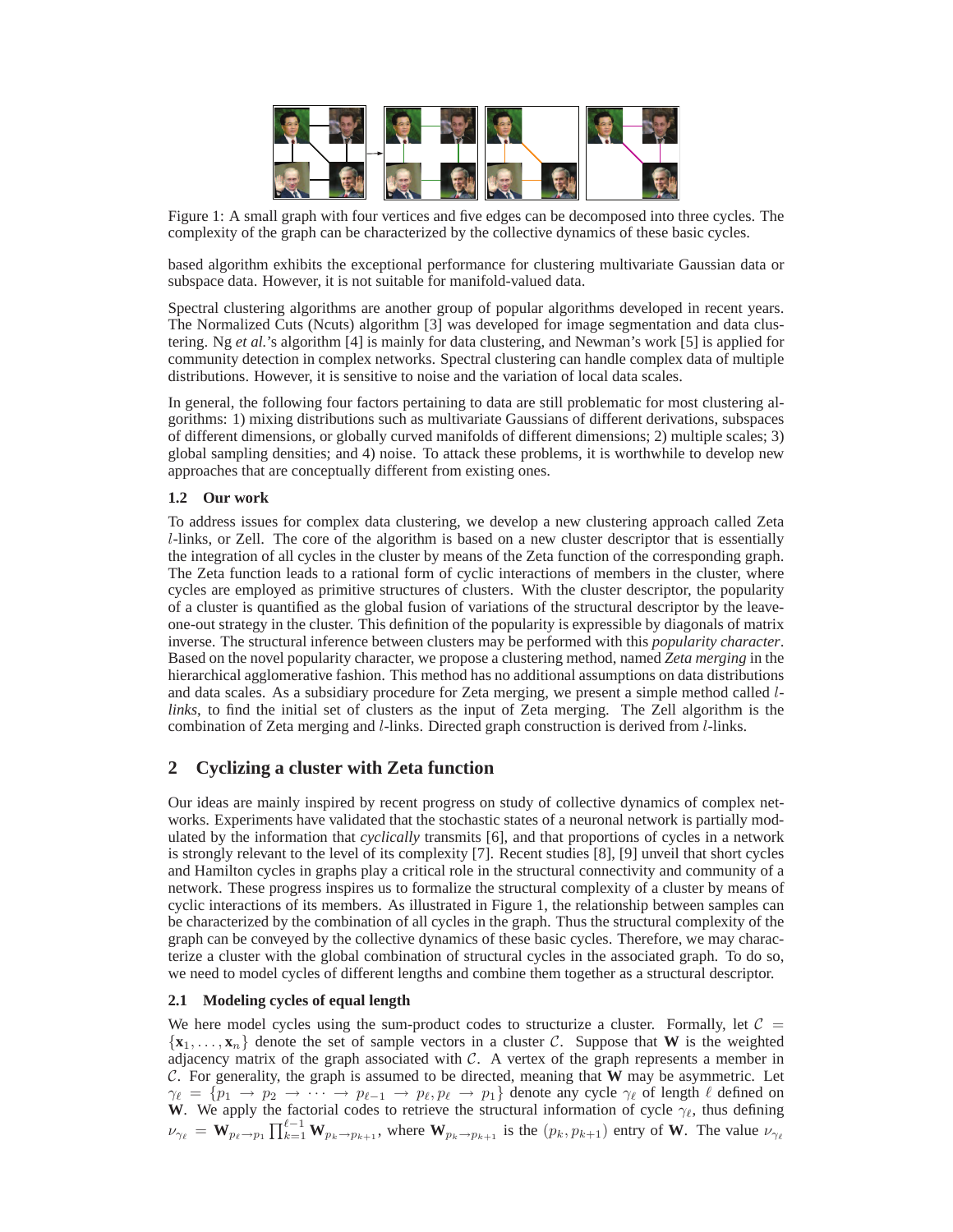provides a kind of degree measure of interactions among  $\gamma_{\ell}$ -associated vertices. For the set  $\mathcal{K}_{\ell}$  of all cycles of length  $\ell$ , the sum-product code  $\nu_{\ell}$  is written as:<br> $\nu_{\ell} = \sum_{\nu_{\ell} = \ell} \nu_{\nu_{\ell}} = \sum_{\nu_{\ell} = \ell} W_{\nu_{\ell} \to \nu_{\ell}} \prod_{\nu_{\ell} = \ell}$ 

$$
\nu_{\ell} = \sum_{\gamma_{\ell} \in \mathcal{K}_{\ell}} \nu_{\gamma_{\ell}} = \sum_{\gamma_{\ell} \in \mathcal{K}_{\ell}} \mathbf{W}_{p_{\ell} \to p_1} \prod_{k=1} \mathbf{W}_{p_k \to p_{k+1}}.
$$
\n(1)

The value  $\nu_{\ell}$  may be viewed as the quantified indication of global interactions among C in the  $\ell$ cycle scale. The structural complexity of the graph is measured by these quantities of cycles of all different lengths, i.e.,  $\{\nu_1, \ldots, \nu_\ell, \ldots, \nu_\infty\}$ . Further, we need to perform the functional integration of these individual measures. The Zeta function of a graph may play a role for such a task.

#### **2.2 Integrating cycles using Zeta function**

Zeta functions are widely applied in pure mathematics as tools of performing statistics in number theory, computing algebraic invariants in algebraic geometry, measuring complexities in dynamic systems. The forms of Zeta functions are diverse. The Zeta function we use here is defined as:

$$
\zeta_z = \exp\left(\sum_{\ell=1}^{\infty} \nu_\ell \frac{z^{\ell}}{\ell}\right),\tag{2}
$$

where z is a real-valued variable. Here  $\zeta$  may be viewed as a kind of functional organization of all cycles in  $\{\mathcal{K}_1, \ldots, \mathcal{K}_e, \ldots, \mathcal{K}_{\infty}\}\$  in a global sense. What's interesting is that  $\zeta_z$  admits a rational form [10], which makes the intractable manipulations arising in (1) tractable.

**Theorem 1.**  $\zeta_z = 1/\det(I - zW)$ , where  $z < \rho(W)$  and  $\rho(W)$  denotes the spectral radius of the *matrix W.*

From Theorem 1, we see that the global interaction of elements in  $\mathcal C$  is quantified by a quite simple expression of determinantal form.

#### **2.3 Modeling popularity**

The popularity of a group of samples means how much these samples in the group is perceived to be a whole cluster. To model the popularity, we need to formalize the complexity descriptor of the cluster C. With the cyclic integration  $\zeta_z$  in the preceding section, the complexity of the cluster can be measured by the polynomial entropy  $\varepsilon_{\mathcal{G}_{\infty}}$  of logarithm form:<br>  $\varepsilon_{\mathcal{G}} = \ln \zeta_{\infty} = \sum \nu_{\mathcal{G}} \frac{z^{\ell}}{\varepsilon} = -\ln \det \frac{z^{\ell}}{\varepsilon}$ 

$$
\varepsilon_{\mathcal{C}} = \ln \zeta_z = \sum_{\ell=1}^{\infty} \nu_{\ell} \frac{z^{\ell}}{\ell} = -\ln \det(\mathbf{I} - z\mathbf{W}). \tag{3}
$$

The entropy  $\varepsilon_c$  will be employed to model the popularity of C. As we analyze at the beginning of Section 2, cycles are strongly associated with structural communities of a network. To model the popularity, therefore, we may investigate the variational information of cycles by successively leaving one member in C out. More clearly, let  $\chi_c$  denote the popularity character of C. Then  $\chi_c$  is defined as the averaged sum of the reductive entropies:

$$
\chi_{\mathcal{C}} = \frac{1}{n} \sum_{p=1}^{n} \left( \varepsilon_{\mathcal{C}} - \varepsilon_{\mathcal{C} \setminus \mathbf{x}_p} \right) = \varepsilon_{\mathcal{C}} - \frac{1}{n} \sum_{p=1}^{n} \varepsilon_{\mathcal{C} \setminus \mathbf{x}_p}.
$$
 (4)

Let T denote the transpose operator of a matrix and  $e_p$  is the p-th standard basis whose p-th element is 1 and 0 elsewhere. We have the following theorem.

## **Theorem 2.**  $\chi_{\mathcal{C}} = \frac{1}{n} \ln \prod_{p=1}^{n} e_p^T (I - zW)^{-1} e_p$ .

By analysis of inequalities, we may obtain that  $\chi_c$  is bounded as  $0 < \chi_c \leq (\varepsilon_c/n)$ . The popularity measure  $\chi_c$  is a structural character of C, which can be exploited to handle problems in learning such as clustering, ranking, and classification.

The computation of  $\chi_c$  is involved with that of the inverse of (**I** − z**W**). In general, the complexity of computing  $(I - zW)^{-1}$  is  $O(n^3)$ . However,  $\chi_c$  is only related to the diagonals of  $(I - zW)^{-1}$ instead of a full dense matrix. This unique property leads the computation of  $\chi_c$  to the complexity of  $O(n^{1.5})$  by a specialized algorithm for computing diagonals of the inverse of a sparse matrix [11].

#### **2.4 Structural affinity measurement**

Given a set of initial clusters  $\mathcal{C}_c = \{C_1, \ldots, C_m\}$  and the adjacency matrix **P** of the corresponding samples, the affinities between clusters or data groups can be measured via the corresponding popularity character  $\chi_c$ . Under our framework, an intuitive inference is that the two clusters that share the largest *reciprocal* popularity have the most consistent structures, meaning the two clusters are most relevant from the structural point of view. Formally, for two given data groups  $C_i$  and  $C_j$  from  $C_c$ , the criterion of reciprocal popularity may be written as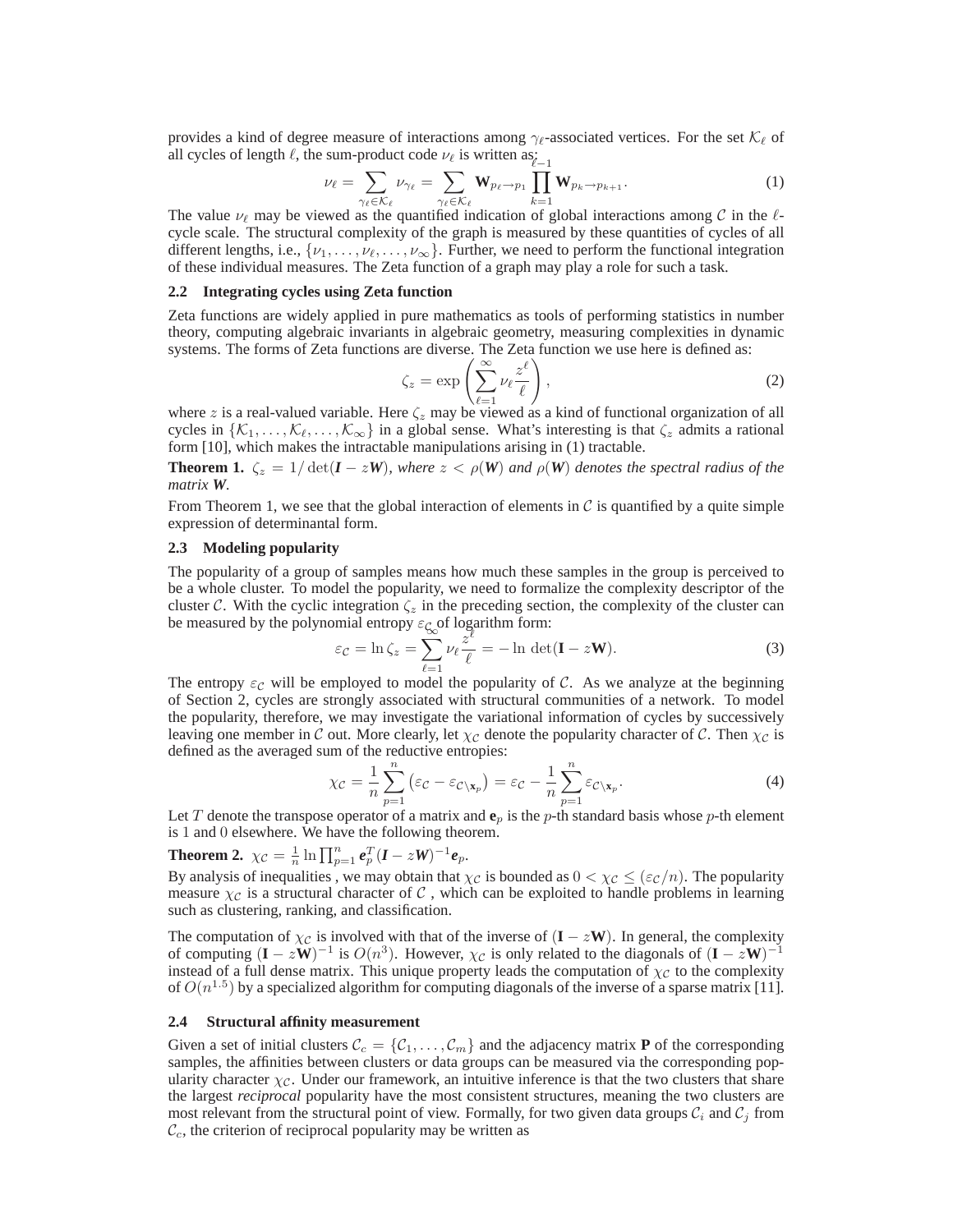$$
\delta \chi_{\mathcal{C}_i \cup \mathcal{C}_j} = \delta \chi_{\mathcal{C}_i} + \delta \chi_{\mathcal{C}_j} = (\chi_{\mathcal{C}_i | \mathcal{C}_i \cup \mathcal{C}_j} - \chi_{\mathcal{C}_i}) + (\chi_{\mathcal{C}_j | \mathcal{C}_i \cup \mathcal{C}_j} - \chi_{\mathcal{C}_j}),
$$
\n(5)

where the conditional popularity  $\chi_{\mathcal{C}_i|\mathcal{C}_i\cup\mathcal{C}_j}$  is defined as  $\chi_{\mathcal{C}_i|\mathcal{C}_i\cup\mathcal{C}_j} = \frac{1}{|\mathcal{C}_i|}\ln\prod_{\mathbf{x}_p\in\mathcal{C}_i}\mathbf{e}_p^T(\mathbf{I} - \mathbf{I})$  $z\mathbf{P}_{\mathcal{C}_i\cup\mathcal{C}_j}$ <sup>-1</sup> $\mathbf{e}_p$  and  $\mathbf{P}_{\mathcal{C}_i\cup\mathcal{C}_j}$  is the submatrix of **P** corresponding to the samples in  $\mathcal{C}_i$  and  $\mathcal{C}_j$ . The incremental popularity  $\delta \chi_{\mathcal{C}_i}$  embodies the information gain of  $\mathcal{C}_i$  after being merged with  $\mathcal{C}_j$ . The larger the value of  $\delta \chi_{C_i\cup C_j}$  is, the more likely the two data groups  $C_i$  and  $C_j$  are perceived to be one cluster. Therefore,  $\delta \chi_{C_i \cup C_j}$  may be exploited to measure the structural affinity between two groups of samples from a whole set of samples.

## **3 Zeta merging**

We will develop the clustering algorithm using the structural character  $\chi_c$ . The automatic detection of the number of clusters are also taken into consideration.

## **3.1 Algorithm of Zeta merging**

With the criterion of structural affinity in Section 2.4, it is straightforward to write the procedures of clustering in the hierarchical agglomerative way. The algorithm may proceed from the pair  $\{\mathcal{C}_i, \mathcal{C}_j\}$ that has the largest incremental popularity  $\delta \chi_{C_i \cup C_j}$ , i.e.,  $\{C_i, C_j\} = \arg \max \delta \chi_{C_i \cup C_j}$ . We name the method by *Zeta merging*, whose procedures are provided in Algorithm 1. In general, Zeta merging will proceed smoothly if the damping factor z is bounded as  $0 < z < \frac{1}{2||\mathbf{P}||}$ <sup>1</sup>.

#### **Algorithm 1** Zeta merging

**inputs**: the weighted adjacency matrix **P**, the m initial clusters  $C_c = \{C_1, \ldots, C_m\}$ , and the number  $m_c$  ( $m_c \leq m$ ) of resulting clusters. Set  $t = m$ . **while** 1 **do if**  $t = m_c$  **then** break; **end if** Search two clusters  $C_i$  and  $C_j$  such that  $\{C_i, C_j\} = \arg \max_{\{C_i, C_j\} \in C_c} \delta \chi_{C_i \cup C_j}$ .  $\mathcal{C}_c \leftarrow \{\mathcal{C}_c \setminus \{\mathcal{C}_i, \mathcal{C}_j\}\} \cup \{\mathcal{C}_i \cup \mathcal{C}_j\}; \ \ t \leftarrow t-1.$ **end while**

The merits of Zeta merging are that it is free from the restriction of data distributions and is less affected by the factor of multiple scales in data. Affinity propagation in Zeta merging proceeds on graph according to cyclic associations, requiring no specification on data distributions. Moreover, the popularity character  $\chi_c$  of each cluster is obtained from the averaged amount of variational information conveyed by  $\varepsilon_c$ . Thus the size of a cluster has little influence on the value  $\delta \chi_{C_i \cup C_j}$ . What's most important is that cycles rooted at each point in  $C$  globally interact with all other points. Thus, the global descriptor  $\varepsilon_c$  and the popularity character  $\chi_c$  are not sensitive to the local data scale at each point, leading to the robustness of Zeta merging against the variation of data scales.

## **3.2 Number of clusters in Zeta merging**

In some circumstances, it is needed to automatically detect the number of underlying clusters from given data. This functionality can be reasonably realized in Zeta merging if each cluster corresponds to a diagonal block structure in **P**, up to some permutations. The principle is that the minimum  $\delta \chi_{\mathcal{C}_i \cup \mathcal{C}_i}$  will be zero when a set of separable clusters emerges, behind which is the mathematical principle that inverting a block-diagonal matrix is equivalent to inverting the matrices on the diagonal blocks. In practice, however, the minimum  $\delta \chi_{C_i \cup C_j}$  has a jumping variation on the stable part of its curve instead of exactly arriving at zero due to the perturbation of the interlinks between clusters. Then the number of clusters corresponds to the step at the jumping point.

## **4 The Zell algorithm**

An issue arising in Zeta merging is the determination of the initial set of clusters. Here, we give a method by performing local single Linkages ( message passing by minimum distances). The method of graph construction is also discussed here.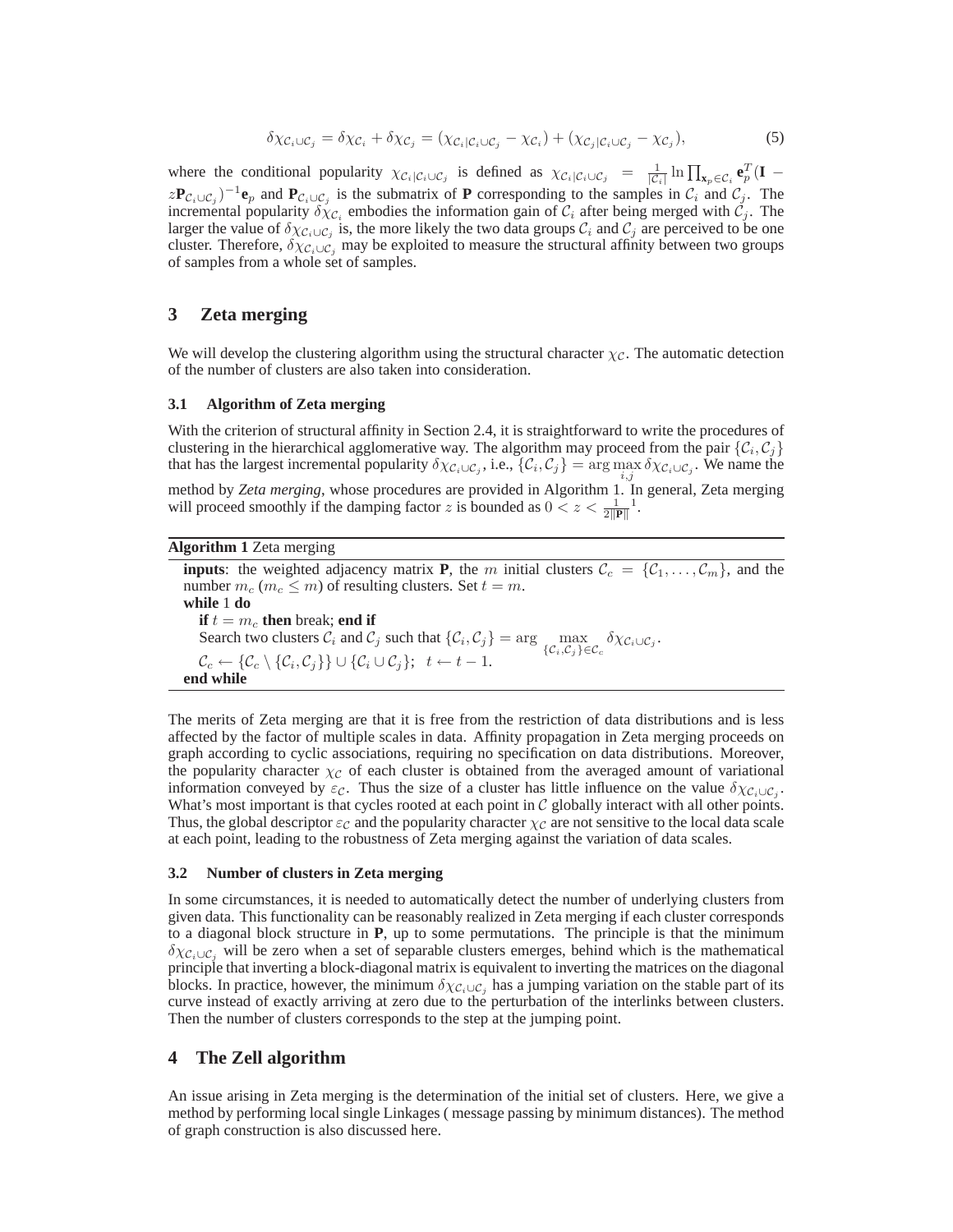

Figure 2: Schematic illustration of l-links. From left to right: data with two seed points (red markers), 2-links grown from two seed points, and 2-links from four seed points. The same cluster is denoted by the markers with the same color of edges.

## **4.1 Detecting** l**-links**

Given the sample set  $C_y = \{y_1, \ldots, y_{m_o}\}\$ , we first get the set  $S_i^{2K}$  of  $2K$  nearest neighbors for the point  $y_i$ . Then from  $y_i$ , messages are passed among  $S_i^{2K}$  in the sense of minimum distances (or general dissimilarities), thus locally forming an acyclic directed subgraph at each point. We call such an acyclic directed subgraph by  $l$ -links, where  $l$  is the number of steps of message passing among  $S_i^{2K}$ . In general, l is a small integer, e.g.,  $l \in \{2, 3, 4, \dots\}$ . The further manipulation is to merge l-links that share common vertices. A simple schematic example is shown in Figure 2. The specific procedures are provided in Algorithm 2.

**Algorithm 2** Detecting l-links

**inputs**: the sample set  $\mathcal{C}_y = \{y_1, \ldots, y_{m_o}\}\$ , the number l of l-links, the number K of nearest neighbors for each point, where  $l < K$ . Initialization:  $\mathcal{C}_c = \{\mathcal{C}_i | \mathcal{C}_i = \{\mathbf{y}_i\}, i = 1, \dots, m_o\}$  and  $q = 1$ . **for** *i* from 1 to  $m_o$  **do** Search 2K nearest neighbors of  $y_i$  and form  $S_i^{2K}$ . Iteratively perform  $C_i \leftarrow C_i \cup \{y_j\}$  if  $y_j = \arg\min_{y_j \in S_i^{2K}}$  $\min_{\mathbf{y} \in \mathcal{C}_i}$  distance(**y**, **y**<sub>j</sub>), until  $|\mathcal{C}_i| \ge l$ . Perform  $\mathcal{C}_j \leftarrow \mathcal{C}_i \cup \mathcal{C}_j$ ,  $\mathcal{C}_c \leftarrow \mathcal{C}_c \setminus \mathcal{C}_i$ , and  $q \leftarrow q + 1$ , if  $|\mathcal{C}_i \cap \mathcal{C}_j| > 0$ , where  $j = 1, \ldots, q$ . **end for**

#### **4.2 Graph construction**

The directional connectivity of  $l$ -links leads us to build a directed graph whose vertex  $y_i$  directionally points to its  $K$  nearest neighbors. The method of graph construction is presented in Algorithm 3. The free parameter  $\sigma$  in (6) is estimated according to the criterion that the geometric mean of all similarities between each point and its three nearest neighbors is set to be  $a$ , where  $a$  is a given parameter in  $(0, 1]$ . It is easy to know that  $\rho(\mathbf{P}) < 1$  here.

## **Algorithm 3** Directed graph construction

**inputs**: the sample set  $C_y$ , the number K of nearest neighbors, and a free parameter  $a \in (0, 1]$ . Estimate the parameter  $\sigma$  by  $\sigma^2 = -\frac{1}{m_o \ln a} \sum_{\mathbf{y}_i \in C_y} \sum_{\mathbf{y}_j \in S_i^3} [\text{distance } (\mathbf{y}_i, \mathbf{y}_j)]^2$ . Define the entry of the *i*-th row and *j*-th column of the weighted adjacency matrix **P** as  $\sqrt{2}$  $\exp{(-\frac{[\text{distance}(\mathbf{y}_i, \mathbf{y}_j)]^2}{\sigma^2})}, \quad \text{if} \quad \mathbf{y}_j \in \mathcal{S}_i^K$ ,

$$
\mathbf{P}_{i \to j} = \begin{cases} \exp\left(-\frac{\text{sumimize } (y_i, y_j)}{\sigma^2}\right), & \text{if } y_j \in S_i^R, \\ 0, & \text{otherwise.} \end{cases}
$$
(6)

Perform the sum-to-one operation for each row, i.e.,  $P_{i\to j} \leftarrow P_{i\to j} / \sum_{j=1}^{m_o} P_{i\to j}$ .

## **4.3 Zeta** l**-links (Zell)**

Our algorithm for data clustering is in effect to perform *Zeta merging* on the initial set of small clusters derived from l*-links*. So, we name our algorithm by *Zeta* l*-links*, or Zell. The complete implementation of the Zell algorithm is to consecutively perform Algorithm 3, Algorithm 2, and Algorithm 1. In practice , the steps in Algorithm 3 and Algorithm 2 are operated together to enhance

<sup>&</sup>lt;sup>1</sup>Interested one may refer to the full version of this paper for proofs.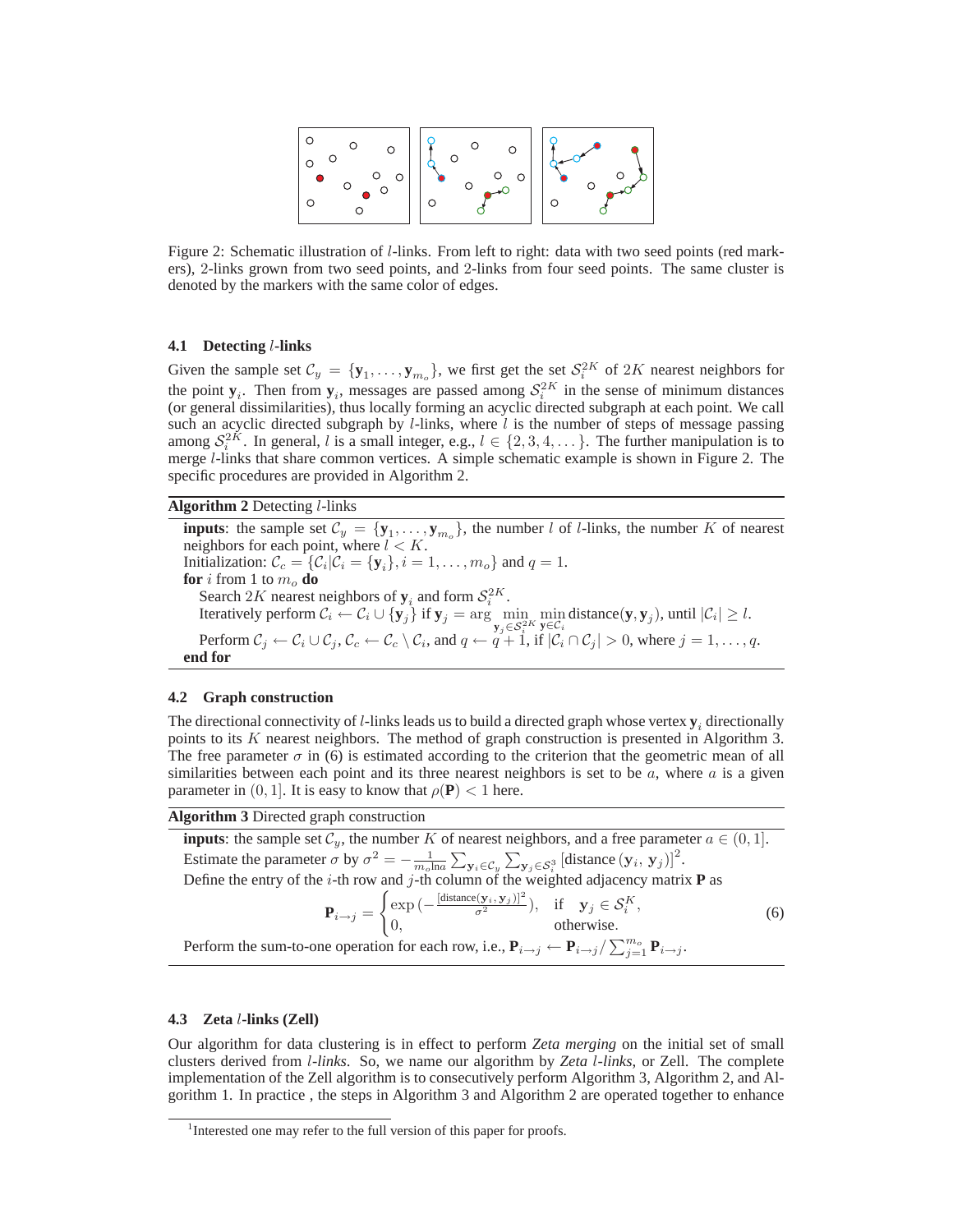

Figure 3: Clustering on toy data. (a) Generated data of 12 clusters. The number of each cluster is shown in the figure. The data are of different distributions, consisting of multiple manifolds (two circles and a hyperbola), subspaces (two pieces of lines and a piece of the rectangular strip), and six Gaussians. The densities of clusters are diverse. The differences between the sizes of different clusters are large. The scales of the data vary. For each cluster in the manifold and subspace data, the points are randomly generated with different deviations. (b) Clusters yielded by Zell (given number of clusters). The different colors denote different clusters. (c) Clusters automatically detected by Zell on the data composed by six Gaussians and the short line. (d) Curve of minimum Delta popularity  $(\delta \chi)$ . (e) Enlarged part of (d) and the curve of its first-order differences. The point marked by the square is the detected jumping point. (f) The block structures of **P** corresponding to the data in (c).

the efficiency of Zell. Zeta merging may also be combined with K-means and Affinity Propagation for clustering. These two algorithms work well for producing small clusters. So, they can be employed to generate initial clusters as the input of Zeta merging.

## **5 Experiment**

Experiments are conducted on clustering toy data, hand-written digits and cropped faces from captured images, and segmenting images to test the performance of Zell. The quantitative performance of the algorithms is measured by the normalized mutual information (NMI) [12] which is widely used in learning communities. The NMI quantifies the normalized statistical information shared between two distributions. The larger the NMI is, the better the clustering performance of the algorithm is.

Four representative algorithms are taken into comparison, i.e., K-centers, (average) Linkage, Affinity Propagation (AP), and Normalized Cuts (Ncuts). Here we use K-centers instead of K-means because it can handle the case where distances between points are not measured by Euclidean norms. For fair comparison, we run Ncuts on the graph whose parameters are set the same with the graph used by Zell. The parameters for Zell are set as  $z = 0.01$ ,  $a = 0.95$ ,  $K = 20$ , and  $l = 2$ .

## **5.1 On toy data**

We first perform an experiment on a group of toy data of diverse distributions with multiple densities, multiple scales, and significantly different sizes of clusters. As shown in Figures 3 (b) and (c), the Zell algorithm accurately detects the underlying clusters out. Particularly, Zell is capable of simultaneously differentiating the cluster with five members and the cluster with 1500 members. This functionality is critically *important for finding genes* from microarray expressions in bioinformatics. Figures 3 (d) and (e) show the curves of minimum variational  $\delta \chi$  (for the data in Figure 3 (c)) where the number of clusters is determined at the largest gap of the curve in the stable part. However, the method presented in Section 3.2 fails to automatically detect the number of clusters for the data in Figure 3 (a), because the corresponding **P** matrix has no clear diagonal block structures.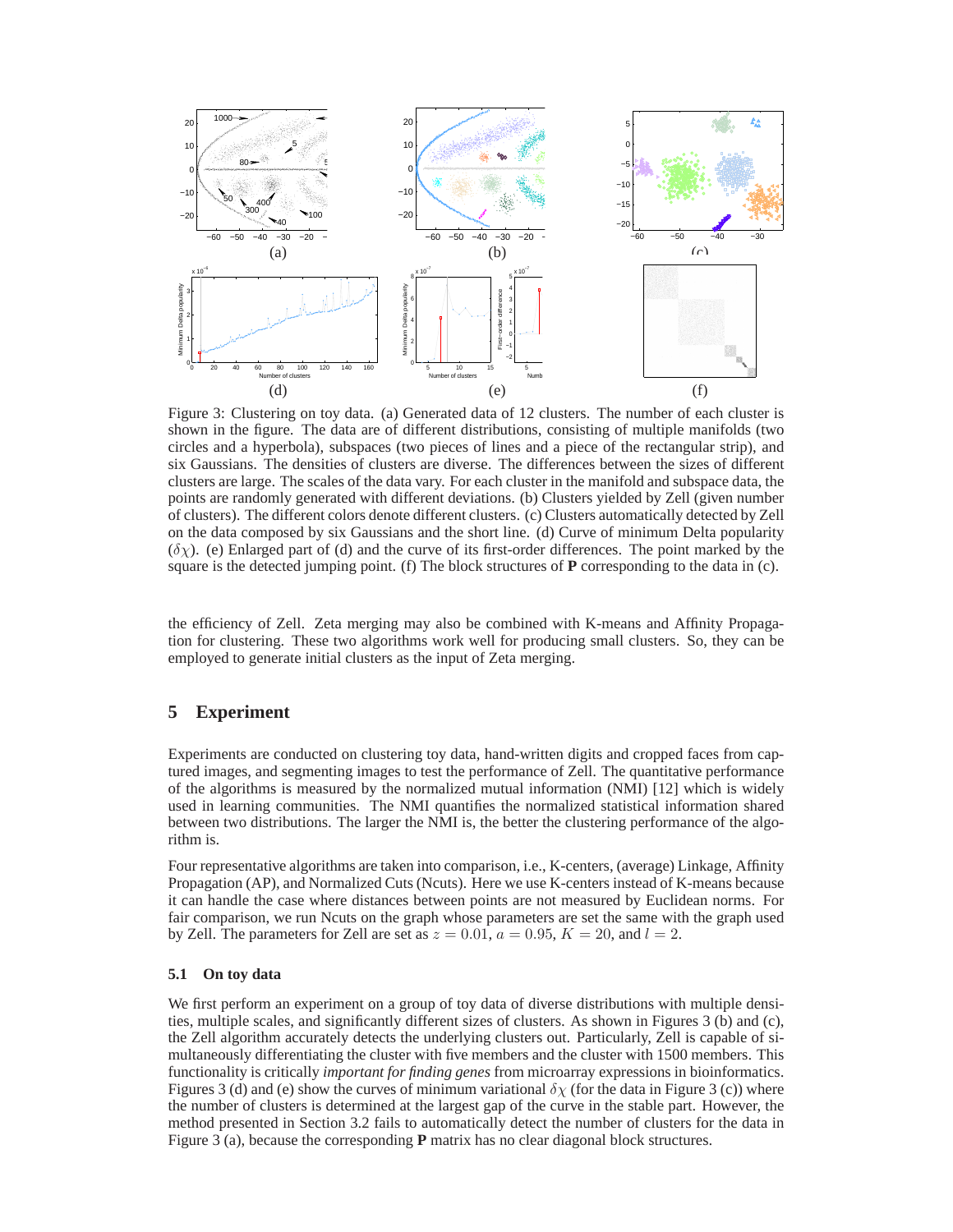Table 1: Imagery data. MNIST and USPS: digit databases. ORL and FRGC: face databases. The last row shows the numbers of clusters automatically detected by Zell on the five data sets.

| Data set                       | <b>MNIST</b>  | <b>USPS</b>  | ORL          | sFRGC       | <b>FRGC</b> |
|--------------------------------|---------------|--------------|--------------|-------------|-------------|
| Number of samples              | 5139          | 11000        | 400          | 11092       | 16028       |
| Number of clusters             |               | 10           | 40           | 186         | 466         |
| Average number of each cluster | $1027 \pm 64$ | $1100 \pm 0$ | $10 \pm 0$   | $60 \pm 14$ | $34 + 24$   |
| Dimension of each sample       | 784           | 256          | 2891         | 2891        | 2891        |
| Detected number of clusters    |               |              | $85 (K = 5)$ | 229         | 511         |

Table 2: Quantitative clustering results on imagery data. NMI: normalized mutual information. The 'pref' means the preference value used in Affinity Propagation for clustering of given numbers.  $K = 5$  for the ORL data set.

|     | <b>Algorithm</b> | K-centers | Linkage | <b>N</b> cuts | Affinity propagation (pref) | Zell  |
|-----|------------------|-----------|---------|---------------|-----------------------------|-------|
|     | <b>MNIST</b>     | 0.228     | 0.496   | 0.737         | $0.451(-871906470)$         | 0.865 |
| NMI | <b>USPS</b>      | 0.183     | 0.095   | 0.443         | $0.313(-417749850)$         | 0.772 |
|     | ORL              | 0.393     | 0.878   | 0.939         | $0.877(-6268)$              | 0.940 |
|     | sFRGC            | 0.106     | 0.934   | 0.953         | $0.899(-16050)$             | 0.988 |
|     | <b>FRGC</b>      | 0.187     | 0.950   | 0.924         | $0.906(-7877)$              | 0.981 |

#### **5.2 On imagery data**

The imagery patterns we adopt are the hand-written digits in the MNIST and USPS databases and the facial images in the ORL and FRGC (Face Recognition Grand Challenge, http://www.frvt.org/FRGC/) databases. The MNIST and USPS data sets are downloaded from Sam Roweis's homepage (http://www.cs.toronto.edu/˜roweis). For MNIST, we select all the images of digits from 0 to 4 in the testing set for experiment. For FRGC, we use the facial images in the target set of experiment 4 in the FRGC version 2. Besides the whole target set, we also select a subset from it. Such persons are selected as another group of clusters if the number of faces for each person is no less than forty. The information of data sets is provided in Table 1. For digit patterns, the Frobenius norm is employed to measure distances of digit pairs without feature extraction. For face patterns, however, we extract visual features of each face by means of the local binary pattern algorithm. The

Chi-square metric is exploited to compute distances, defined as distance $(\hat{\mathbf{y}}, \check{\mathbf{y}}) = \sum_i \frac{(\hat{\mathbf{y}}_i - \check{\mathbf{y}}_i)^2}{\hat{\mathbf{y}}_i + \check{\mathbf{y}}_i}$  $\frac{\hat{\mathbf{y}}_i-\mathbf{y}_i}{\hat{\mathbf{y}}_i+\check{\mathbf{y}}_i}$ .

The quantitative results are given in Table 2. We see that Zell consistently outperforms the other algorithms across the five data sets. In particular, the performance of Zell is encouraging on the FRGC data set which has the largest numbers of clusters and samples. As reported in [1], AP does significantly outperform K-centers. However, AP shows the unsatisfactory performance on the digit data where the manifold structures may occur due to that the styles of digits vary significantly. The average Linkage also exhibits such phenomena. The results achieved by Ncuts are also competitive. However, Ncuts is overall unstable, for example, yielding the low accuracy on the USPS data. The results in Tabel 3 confirms the stability of Zell over the variations of free parameters. Actually, l affects the performance of Zell when it is larger, because it may incur incorrect initial clusters.

#### **5.3 Image segmentation**

We show several examples of the application of Zell on image segmentation from the Berkeley segmentation database. The weighted adjacency matrix **P** is defined as  $P_{i\rightarrow j} = \exp(-\frac{(I_i - I_j)^2}{\sigma^2})$ if  $I_j \in \mathcal{N}_i^8$  and 0 otherwise, where  $I_i$  is the intensity value of an image and  $\mathcal{N}_i^8$  denotes the set of pixels in the 8-neighborhood of  $I_i$ . Figure 4 displays the segmentation results of different numbers of segments for each image. Overall, attentional regions are merged by Zell. Note the small attentional regions take the priorities of being merged than the large ones. Therefore, Zell yields many small attentional regions as final clusters.

## **6 Conclusion**

An algorithm, named Zell, has been developed for data clustering. The cyclization of a cluster is the fundamental principle of Zell. The key point of the algorithm is the integration of structural cycles but Zeta function of a graph. A popularity character of measuring the compactness of the cluster is defined via Zeta function, on which the core of Zell for agglomerative clustering is based. An